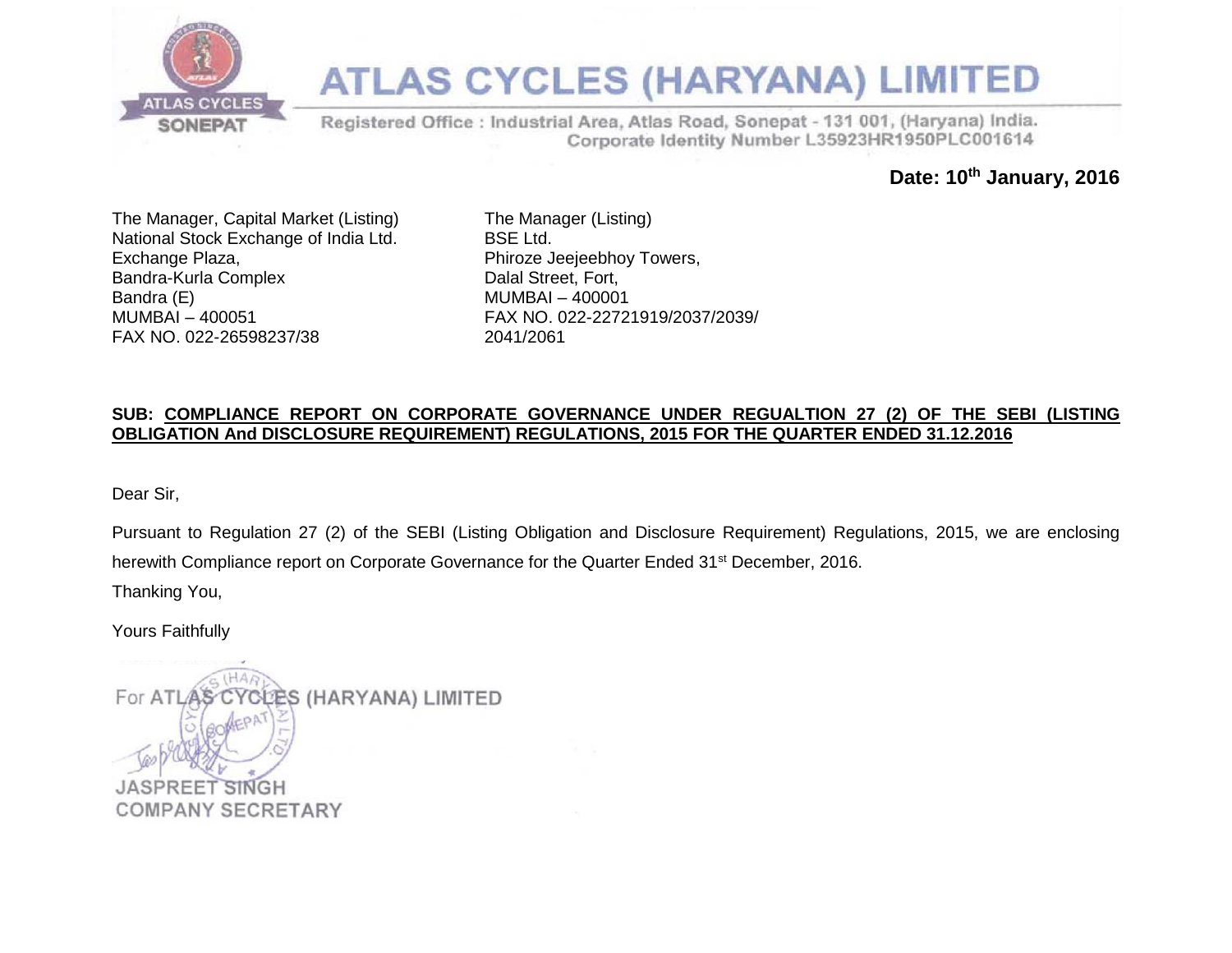

# **ATLAS CYCLES (HARYANA) LIMITED**

Registered Office : Industrial Area, Atlas Road, Sonepat - 131 001, (Haryana) India. Corporate Identity Number L35923HR1950PLC001614

## **ATLAS CYCLES (HARYANA) LIMITED**

### **CORPORATE GOVERNANCE REPORT FOR QUARTER ENDED 31st December 2016**

| I. Composition of Board of Directors |                             |                                                                                                                                                                                                                                                                                                                                                                                                                                                            |                                                                                          |                                                             |        |                                                                                                                                                 |                                                                                                                                                                          |                                                                                                                                                                                                 |  |
|--------------------------------------|-----------------------------|------------------------------------------------------------------------------------------------------------------------------------------------------------------------------------------------------------------------------------------------------------------------------------------------------------------------------------------------------------------------------------------------------------------------------------------------------------|------------------------------------------------------------------------------------------|-------------------------------------------------------------|--------|-------------------------------------------------------------------------------------------------------------------------------------------------|--------------------------------------------------------------------------------------------------------------------------------------------------------------------------|-------------------------------------------------------------------------------------------------------------------------------------------------------------------------------------------------|--|
| Title<br>(Mr.<br>Ms)                 | Name of the<br>Director     | PAN\$ & DIN                                                                                                                                                                                                                                                                                                                                                                                                                                                | Category<br>(Chairperson/<br>Executive/Non<br>Executive/inde<br>pendent/Nomi<br>$nee)$ & | Date of<br>Appointment in<br>the current<br>term /cessation | Tenure | No of<br>Directorship in<br>listed entities<br>including this<br>listed entity<br>(Refer<br>Regulation<br>$25(1)$ of<br>Listing<br>Regulations) | Number of<br>memberships<br>in Audit/<br>Stakeholder<br>Committee(s)<br>including this<br>listed entity<br>(Refer<br>Regulation<br>$26(1)$ of<br>Listing<br>Regulations) | No of post of<br>Chairperson in<br>Audit/<br>Stakeholder<br>Committee held<br>in listed entities<br>including this<br>listed entity<br>(Refer<br>Regulation 26(1)<br>of Listing<br>Regulations) |  |
| <b>SAME AS PREVIOUS QUARTER</b>      |                             |                                                                                                                                                                                                                                                                                                                                                                                                                                                            |                                                                                          |                                                             |        |                                                                                                                                                 |                                                                                                                                                                          |                                                                                                                                                                                                 |  |
|                                      | separating them with hyphen | \$PAN number of any director would not be displayed on the website of Stock Exchange<br>«Category of directors means executive/non-executive/independent/Nominee. if a director fits into more than one category write all categories<br>to be filled only for Independent Director. Tenure would mean total period from which Independent director is serving on Board of directors of the<br>listed entity in continuity without any cooling off period. |                                                                                          |                                                             |        |                                                                                                                                                 |                                                                                                                                                                          |                                                                                                                                                                                                 |  |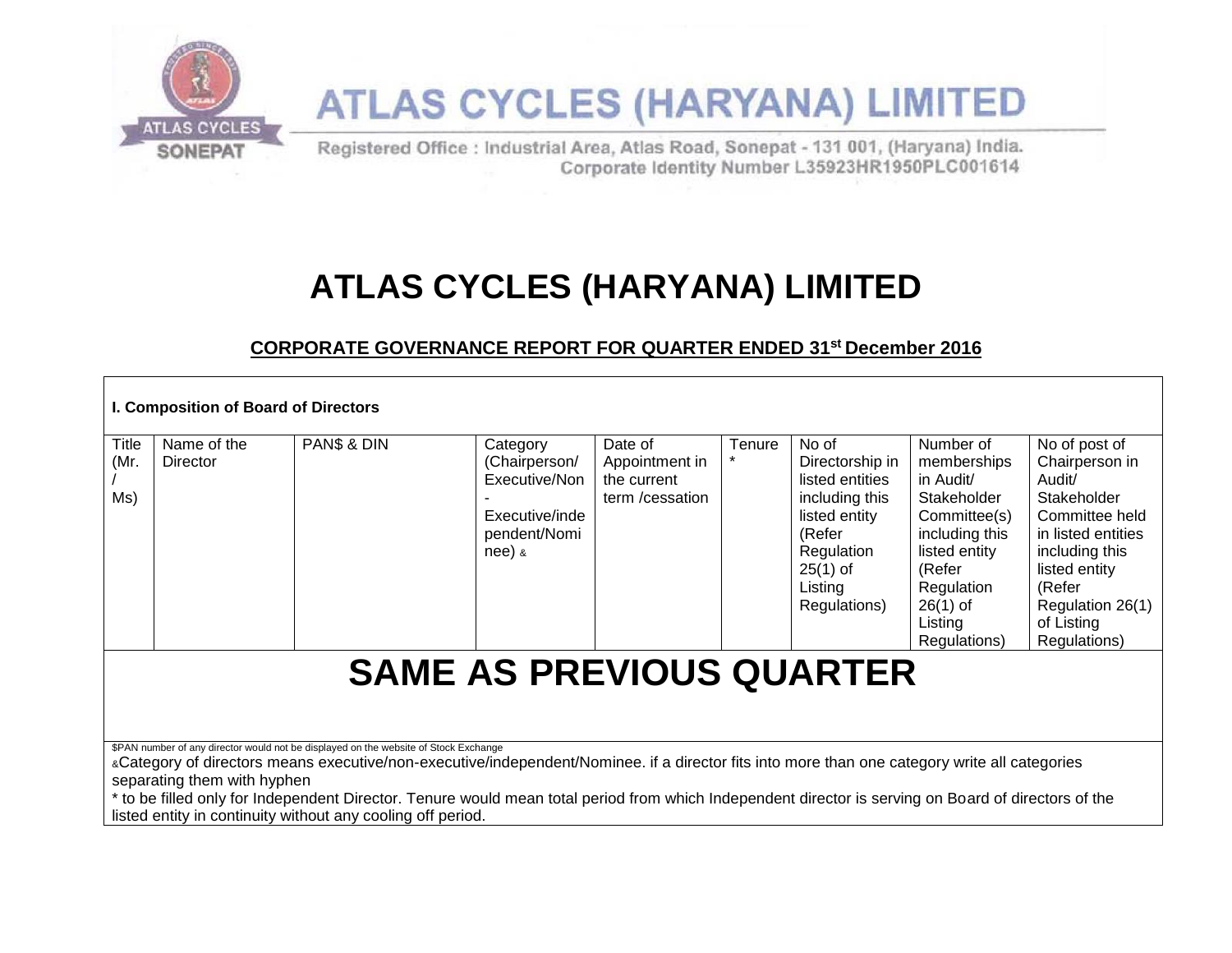**II. Composition of Committees** 

*Name of Committee Name of Committee Name of Committee* 

Category (Chairperson/Executive/Non-Executive/independent/Nominee)  $\frac{1}{2}$ 

## **SAME AS PREVIOUS QUARTER**

&Category of directors means executive/non-executive/independent/Nominee. if a director fits into more than one category write all categories separating them with hyphen

*members* 

#### **III. Meeting of Board of Directors**

| Date(s) of Meeting (if any) in the previous | Date(s) of Meeting (if any) in the relevant | Maximum gap between any two consecutive (in |  |  |
|---------------------------------------------|---------------------------------------------|---------------------------------------------|--|--|
| quarter                                     | quarter                                     | number of days)                             |  |  |
| 21.07.2016, 13.08.2016 and 24.08.2016 [     | 27,10,2016, 14,11,2016 and 28,12,2016       | 45 days                                     |  |  |

#### **IV. Meeting of Committees**

| Date(s) of meeting of the<br>committee in the relevant quarter | <b>Whether requirement of Quorum</b><br>met (details)                                           | Date(s) of meeting of the<br>committee in the previous<br>auarter | Maximum gap between any two<br>consecutive meetings in number of days* |
|----------------------------------------------------------------|-------------------------------------------------------------------------------------------------|-------------------------------------------------------------------|------------------------------------------------------------------------|
| 27.10.2016 and 14.11.2016                                      | Yes (Mr. Kartik Roop Rai, Mr.<br>Hira Lal Bhatia and Mr. Sanjiv<br>Kavaljit Singh were present) | 13.08.2016 and 24.08.2016                                         | 17 days                                                                |

\*Details are only for Audit Committee Meeting as required

This information has to be mandatorily be given for audit committee, for rest of the committees giving this information is optional

#### **V. Related Party Transactions**

| <b>Subject</b>                                         | <b>Compliance status (Yes/No/NA)</b> refer note below |
|--------------------------------------------------------|-------------------------------------------------------|
| Whether prior approval of audit committee obtained     | Yes                                                   |
| Whether shareholder approval obtained for material RPT | NA                                                    |
| Whether details of RPT entered into pursuant to        | Yes                                                   |
| omnibus approval have been reviewed by Audit           |                                                       |
| Committee                                              |                                                       |
|                                                        |                                                       |

*Note* 

1 In the column "Compliance Status", compliance or non-compliance may be indicated by Yes/No/N.A.. For example, if the Board has been composed in accordance with the requirements of Listing Regulations, "Yes" may be indicated. Similarly, in case the Listed Entity has no related party transactions, the words "N.A." may be indicated.

2 If status is "No" details of non-compliance may be given here.